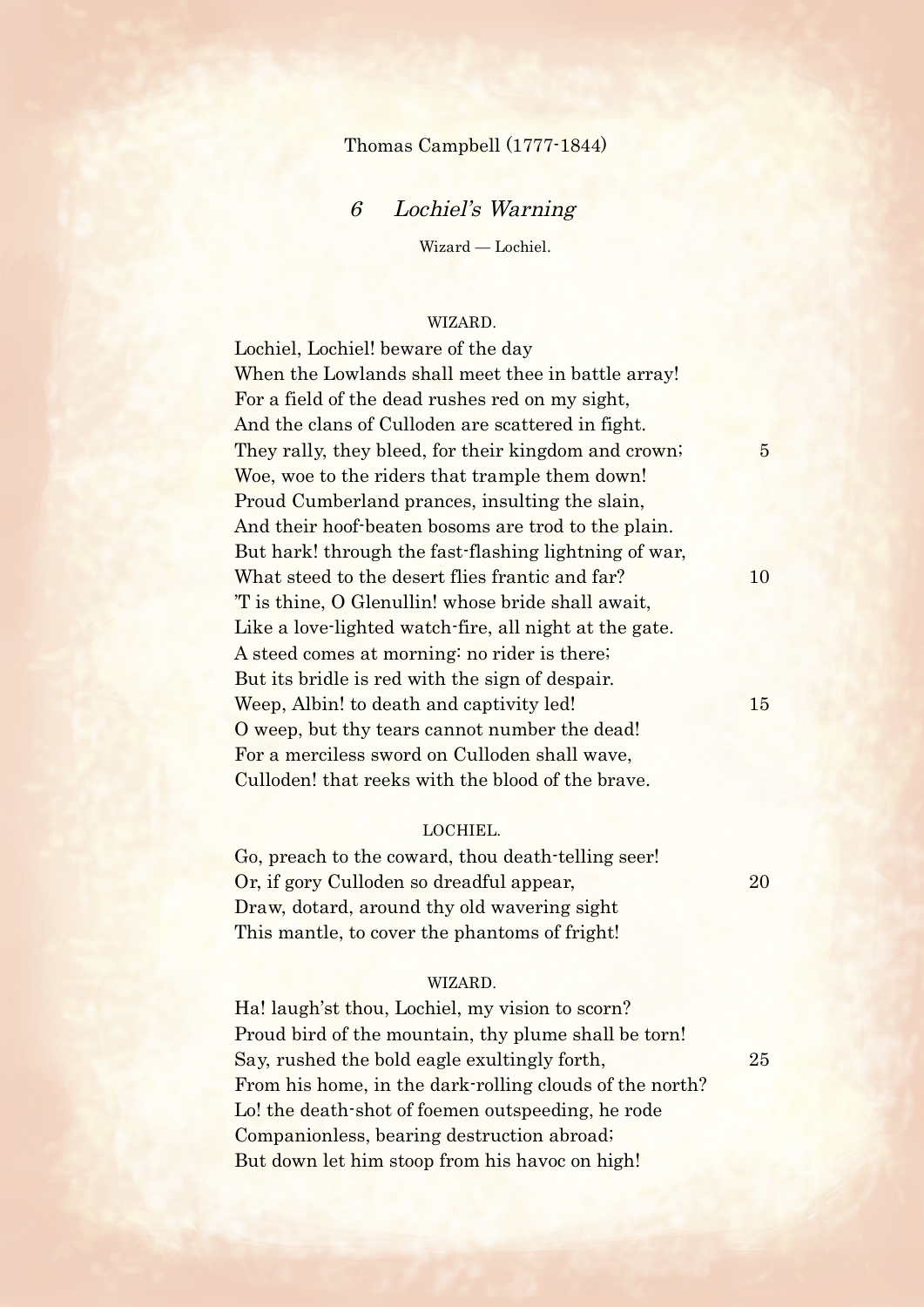Ah! home let him speed,  $-$  for the spoiler is nigh.  $30$ Why flames the far summit? Why shoot to the blast Those embers, like stars from the firmament cast? 'T is the fire-shower of ruin, all dreadfully driven From his eyrie, that beacons the darkness of heaven. O, crested Lochiel! the peerless in might, 35 Whose banners arise on the battlements' height, Heaven's fire is around thee, to blast and to burn; Return to thy dwelling! all lonely return! For the blackness of ashes shall mark where it stood, And a wild mother scream o'er her famishing brood. 40

## LOCHIEL.

False Wizard! avaunt! I have marshalled my clan, Their swords are a thousand, their bosoms are one! They are true to the last of their blood and their breath, And like reapers descend to the harvest of death. Then welcome be Cumberland's steed to the shock! 45 Let him dash his proud foam like a wave on the rock! But woe to his kindred, and woe to his cause, When Albin her claymore indignantly draws; When her bonnetted chieftains to victory crowd, Clanronald the dauntless, and Moray the proud, 50 All plaided and plumed in their tartan array –

#### WIZARD.

 —— Lochiel, Lochiel! beware of the day; For, dark and despairing, my sight I may seal, But man cannot cover what God would reveal; 'T is the sunset of life gives me mystical lore, 55 And coming events cast their shadows before. I tell thee, Culloden's dread echoes shall ring With the bloodhounds that bark for thy fugitive king. Lo! anointed by Heaven with the vials of wrath, Behold, where he flies on his desolate path! 60 Now in darkness and billows he sweeps from my sight: Rise, rise, ye wild tempests, and cover his flight! 'T is finished. Their thunders are hushed on the moors: Culloden is lost, and my country deplores. But where is the iron-bound prisoner? Where? 65 For the red eye of battle is shut in despair.